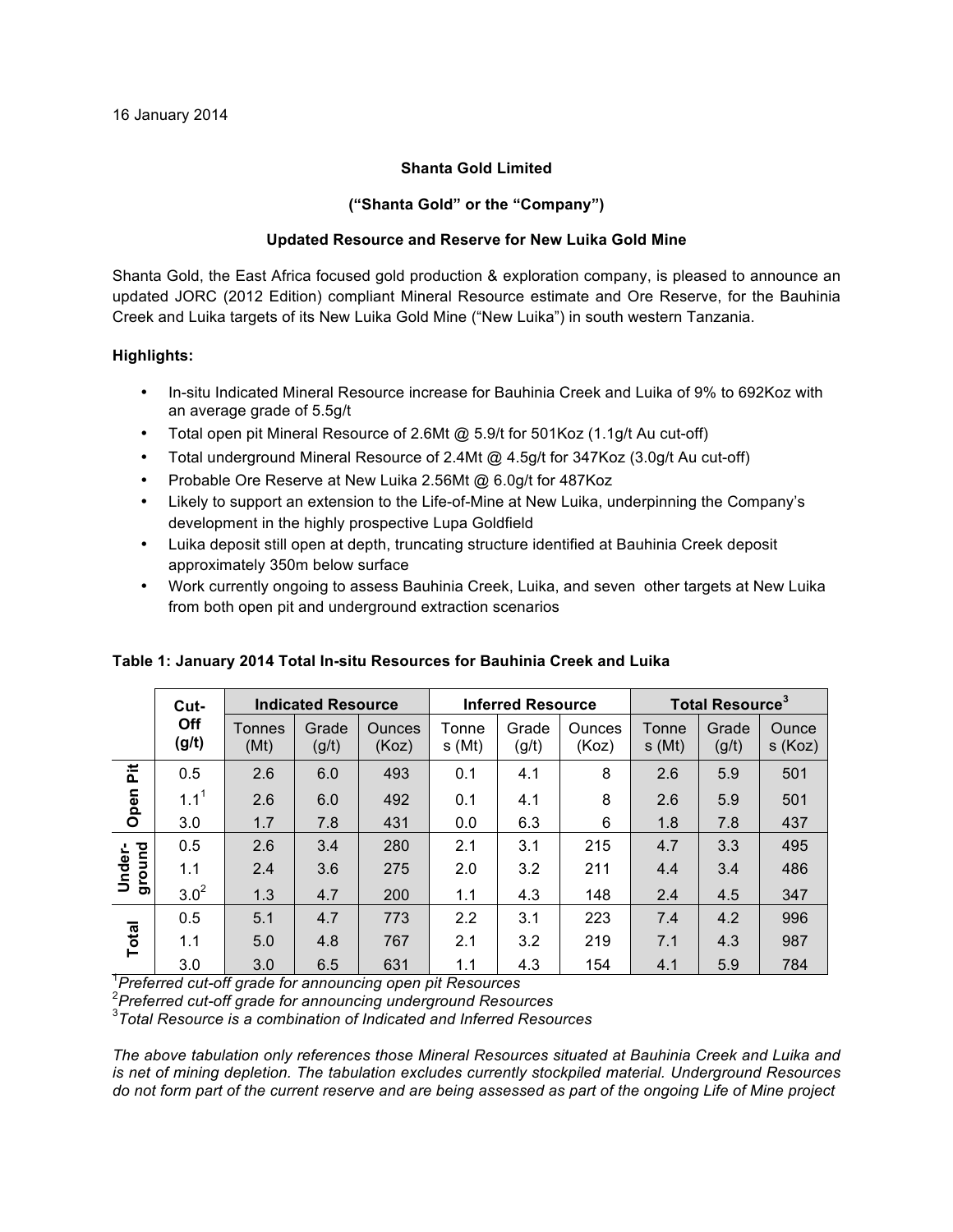# **Commenting on the Updated Resources and Reserves, Mike Houston, CEO said:**

"This is the first update on the Company's Resource since July 2012 and follows our maiden Reserves announced in October 2013. The updated Resource, based on a fairly limited drilling program, provide robust evidence of the potential for an underground operation at both Luika and Bauhinia Creek.

We have been particularly excited by the pockets of high grade material intersected at depth which we believe could be enhanced with further evaluation work. This exercise is part of the ongoing study to optimize the Life-of-Mine at New Luika which will also increase our understanding of the other seven satellite targets and the on-surface auriferous gravels. We are confident that with the results received, the additional work being done and the prospectivity of the Lupa Goldfields, our New Luika operation has significant potential to extend its life beyond the previously announced five years."

# **New Luika Resource Update**

# **Bauhinia Creek**

The drilling campaign conducted during 2013 targeted the depth extensions of both Bauhinia Creek and Luika with a view to confirming possible pay shoot extensions at depth and upgrading existing Inferred Mineral Resources to Indicated Mineral Resources. Drilling was a combination of both reverse circulation ("RC") and diamond drilling with some of the diamond holes pre-collared with RC to save cost. The campaign added twenty three holes for 5,345m of drilling to confirm the presence of the ore zone down to 340m below surface at Bauhinia Creek and 270m below surface at Luika.

Drilling at Bauhinia Creek has shown that the strike of the orebody extends increasingly to the west with depth as anticipated. The orebody remains open to the west and robust, mineralised intersections confirm the envisioned depth extension of the ore zone. These include:

- CSD035: 18.6m @ 9.2g/t, 200m below surface
- CSD031: 9.9m @ 6.0g/t, 230m below surface, and
- CSD038: 17.1m @ 2.9g/t, 310m below surface

A truncating structure located approximately 350m below surface at Bauhinia Creek has been identified beyond which the extension of the ore zone has not been intersected. It is not apparent whether this structure terminates the orebody or displaces it.

Bauhinia Creek benefits from an overall 8% increase in ounces for the Indicated Resource (previously 1.8Mt @ 7.4g/t for 429Koz Au), effectively replacing and expanding on what has been mined to date. Inferred Resources here are reduced overall, partly due to their conversion to Indicated Resources. Additional certainty around mining costs following the Company's first full year of gold production and the optimisation studies conducted have positively identified the portion of the Bauhinia Creek orebody that is amenable to open pit mining. This has resulted in an increased cut-off grade of 3 g/t being applied to those resources occurring outside the pit shell which are likely to be extracted by underground mining.

## **Luika**

Ore zone intersections at Luika largely confirmed the existing orebody interpretation. Robust mineralised intersections in both the mother hole and deflection of CSD041 (7.3m @ 7.7g/t and 7.1m @ 9.9g/t) support previous drilling results suggesting a high grade zone extending at depth.

Luika shows a 12% increase in ounces for the Indicated Mineral Resources (previously 2.0Mt @ 3.1g/t for 204Koz Au) over the previous resource estimate. Inferred Mineral Resources at Luika have also been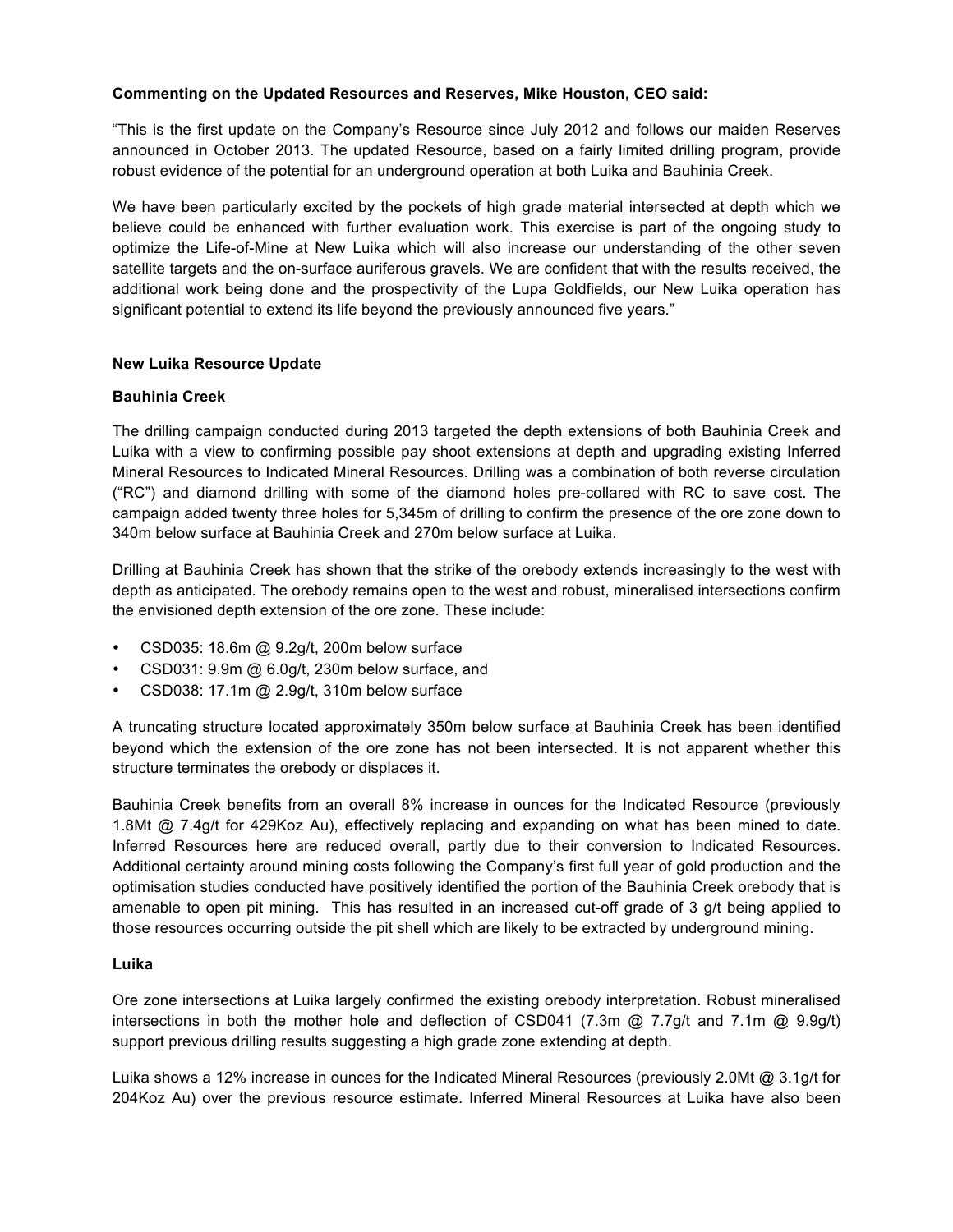reduced due to their conversion to Indicated Resources and the application of an increased cut-off grade of 3 g/t suitable for an underground mining scenario.

The salient points of the mineral resource estimate are summarised in Appendix 1 below.

| <b>BAUHINIA CREEK</b> |              |               |                    |             |                     |  |
|-----------------------|--------------|---------------|--------------------|-------------|---------------------|--|
| Category              |              | Cut-Off (g/t) | Tonnes (Mt)        | Grade (g/t) | <b>Ounces (Koz)</b> |  |
|                       | Indicated    | 1.1           | 1.4                | 8.3         | 364                 |  |
|                       | Inferred     | 1.1           | 0.0                | 2.0         | $\overline{2}$      |  |
| Open Pit              | <b>Total</b> | 1.1           | 1.4                | 8.1         | 366                 |  |
| ground<br>Under-      | Indicated    | 3.0           | 0.7                | 4.6         | 100                 |  |
|                       | Inferred     | 3.0           | 0.7                | 3.8         | 83                  |  |
|                       | <b>Total</b> | 3.0           | 1.4                | 4.2         | 183                 |  |
|                       | Indicated    |               | 2.0                | 7.1         | 464                 |  |
| <b>Total</b>          | Inferred     |               | 0.7                | 3.7         | 86                  |  |
|                       | <b>Total</b> |               | 2.8                | 6.2         | 549                 |  |
| <b>LUIKA</b>          |              |               |                    |             |                     |  |
| Category              |              | Cut-Off (g/t) | <b>Tonnes (Mt)</b> | Grade (g/t) | <b>Ounces (Koz)</b> |  |
|                       | Indicated    | 1.1           | 1.2                | 3.3         | 129                 |  |
|                       | Inferred     | 1.1           | 0.0                | 6.5         | 6                   |  |
| Open Pit              | <b>Total</b> | 1.1           | 1.2                | 3.4         | 135                 |  |
|                       | Indicated    | 3.0           | 0.6                | 4.8         | 100                 |  |
| ground<br>Under-      | Inferred     | 3.0           | 0.4                | 5.0         | 64                  |  |
|                       | <b>Total</b> | 3.0           | 1.0                | 4.9         | 164                 |  |
|                       | Indicated    |               | 1.8                | 3.9         | 228                 |  |
| <b>Total</b>          | Inferred     |               | 0.4                | 5.1         | 70                  |  |
|                       | <b>Total</b> |               | 2.3                | 4.1         | 299                 |  |
|                       | <b>TOTAL</b> |               |                    |             |                     |  |
| Category              |              | Cut-Off (g/t) | Tonnes (Mt)        | Grade (g/t) | <b>Ounces (Koz)</b> |  |
|                       | Indicated    | 1.1           | 2.6                | 6.0         | 492                 |  |
| Open Pit              | Inferred     | 1.1           | 0.1                | 4.1         | 8                   |  |
|                       | Total        | 1.1           | 2.6                | 5.9         | 501                 |  |
|                       | Indicated    | 3.0           | 1.3                | 4.7         | 200                 |  |
| Under-<br>ground      | Inferred     | 3.0           | 1.1                | 4.3         | 148                 |  |
|                       | <b>Total</b> | 3.0           | 2.4                | 4.5         | 347                 |  |
|                       | Indicated    |               | 3.9                | 5.5         | 692                 |  |
| Total                 | Inferred     |               | 1.1                | 4.2         | 156                 |  |
|                       | <b>Total</b> |               | 5.0                | 5.3         | 848                 |  |

# **Table 2: January 2014 In-situ Resource for New Luika**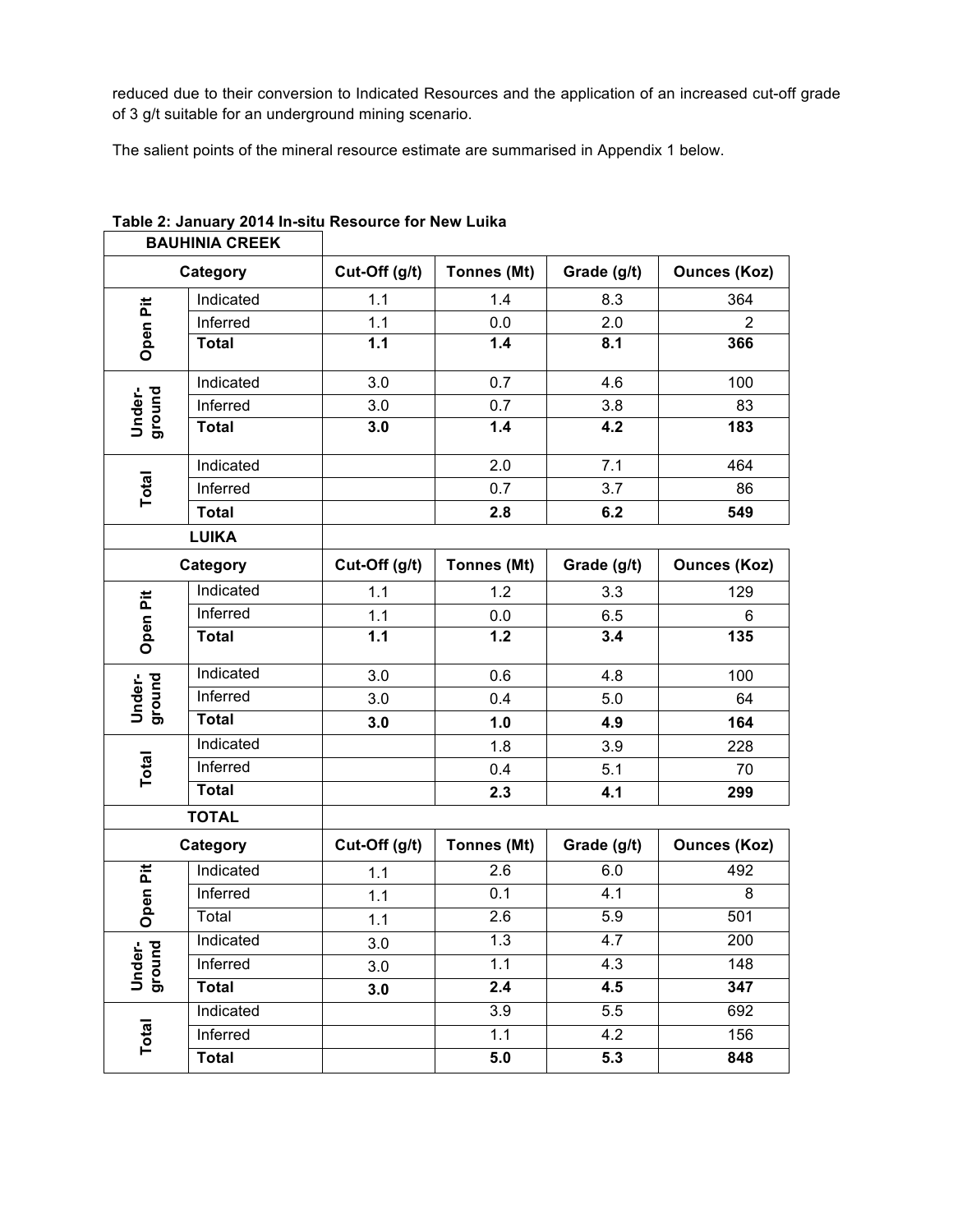The information in this report that relates to Mineral Resources is based on information compiled by Mr. David Briggs Pri.Sci.Nat. NHD Economic Geology, a Competent Person who is a Member of the South African Council for Natural Scientific Professionals (SACNASP Membership Number 400225/09), a 'Recognised Professional Organisation' (RPO) included in a list that is posted on the ASX website from time to time. Mr. Briggs is a full-time employee of the company in the capacity of Resource Manager. Mr. Briggs has sufficient experience that is relevant to the style of mineralisation and type of deposit under consideration and to the activity being undertaken to qualify as a Competent Person as defined in the 2012 Edition of the 'Australasian Code for Reporting of Exploration Results, Mineral Resources and Ore Reserves'. Mr. Briggs consents to the inclusion in the report of the matters based on his information in the form and context in which it appears.

# **New Luika Reserve Update**

The JORC (2012 Edition) compliant study supporting the Ore Reserve statement was completed by Philip van Vuuren, Shanta Gold's consultant Mining Engineer. The ongoing plant expansion was also taken into consideration which is planned to enable gold production to be increased to 80,000 ounces per annum. The JORC (2012 Edition) compliant December 2013 Mineral Resources estimate, summarised above, formed the basis of this Ore Reserve estimate and the Measured and Indicated Mineral Resources are inclusive of those Mineral Resources that have been modified to produce the Ore Reserves stated here.

Ore Reserves were estimated with Micromine 2013, utilising the Lerchs-Grossman optimisation algorithm, using the current mining operation's cost structure and pit slopes defined in the geotechnical report by Middindi.

All the Ore Reserves estimated at New Luika are contained within the Measured and Indicated Resource category envelope and result in two open pits: one located at Bauhinia Creek and one at Luika at depths to 200m and 120m below surface respectively. The reserve currently supports average production rates from the Bauhinia Creek and Luika operations of 480,000 tonnes per annum over a five year life. Gold production from the open pits over this period averages 80,000 ounces per annum. Studies are currently underway to assess the underground mining potential at both Bauhinia Creek and Luika and are expected to be completed by the end of Q2. The open pit and underground mining potential of the other seven mineralised targets within the New Luika mining license are also being investigated as well as the on-surface auriferous gravel occurrences on the property.

|                                                       | January 2014 Ore Reserves for New Luika |             |                                          |                           |                |                                       |  |
|-------------------------------------------------------|-----------------------------------------|-------------|------------------------------------------|---------------------------|----------------|---------------------------------------|--|
| Target                                                | In-situ<br>Tonnes (Mt)                  | Grade (g/t) | <b>In-Situ</b><br><b>Ounces</b><br>(Koz) | <b>ROM</b><br>Tonnes (Mt) | Grade<br>(g/t) | Recoverable<br><b>Ounces</b><br>(Koz) |  |
| <b>Bauhinia Creek</b>                                 | 1.36                                    | 8.4         | 359                                      | 1.33                      | 7.9            | 337                                   |  |
| Luika                                                 | 1.20                                    | 3.3         | 128                                      | 1.19                      | 3.1            | 119                                   |  |
| <b>Probable</b><br><b>Total</b><br><b>Ore Reserve</b> | 2.56                                    | 6.0         | 487                                      | 2.52                      | 5.6            | 456                                   |  |

The updated Ore Reserve estimate is summarised below: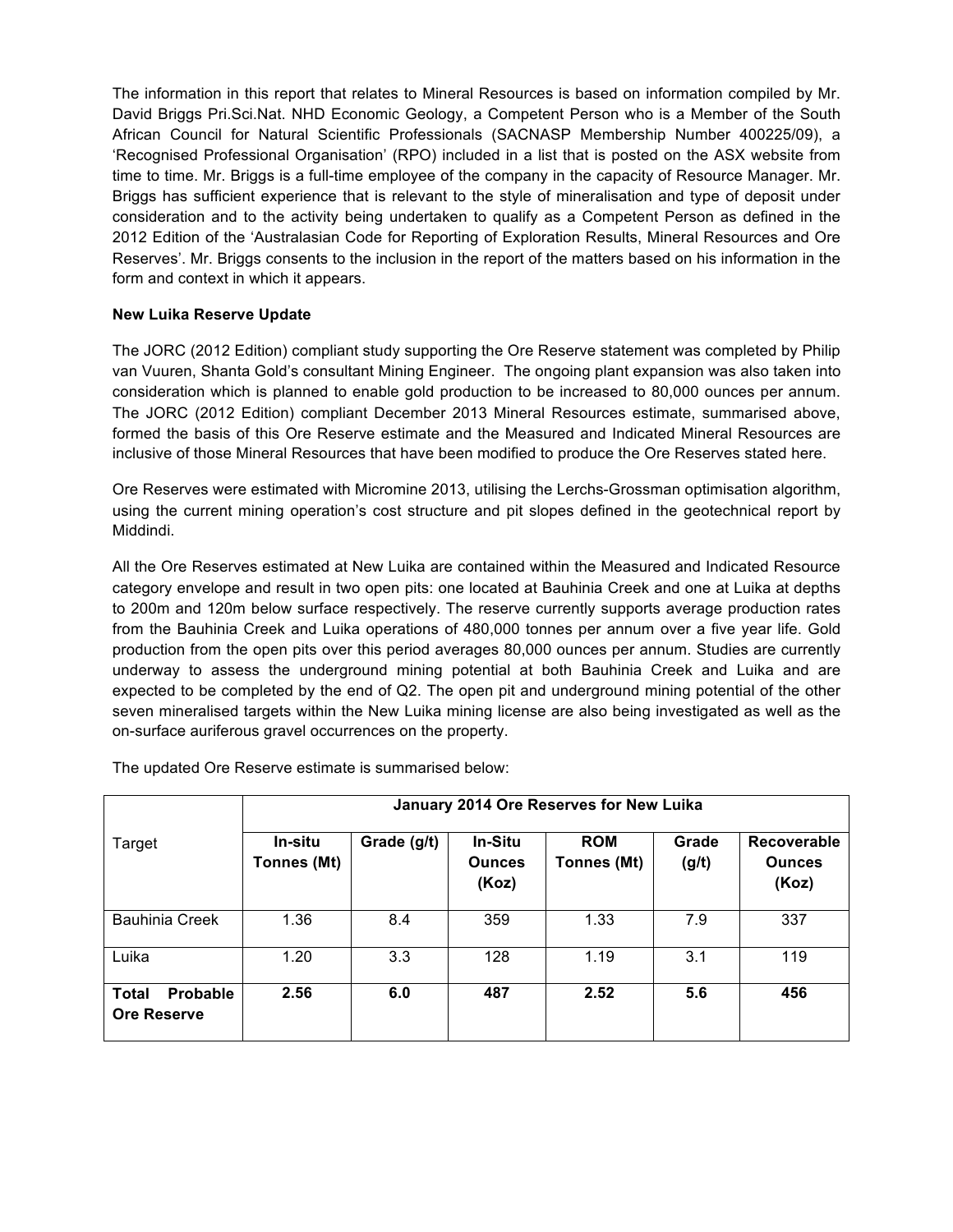The following key technical, operational and financial parameters were used in the determination of the Ore Reserve:

| <b>Parameter</b>                         | <b>Units</b>         | Value                              |  |  |
|------------------------------------------|----------------------|------------------------------------|--|--|
| <b>Gold Price</b>                        | US\$ per ounce       | 1,300                              |  |  |
| Overall Pit Wall Slope                   | Degrees              | $45^{\circ}$                       |  |  |
| <b>Total Contained Ore</b>               | Mt                   | 2.56                               |  |  |
| <b>Total Contained Waste</b>             | Mt                   | 41.72                              |  |  |
| Average stripping ratio                  | Waste/Ore            | 16.5/1                             |  |  |
| <b>Contained Gold in Situ</b>            | Koz Au               | 487                                |  |  |
| <b>Mining Dilution Added</b>             | $\frac{0}{0}$        | $6\phantom{1}$                     |  |  |
| Mining Recovery                          | $\frac{0}{0}$        | 94                                 |  |  |
| Processing Plant Feed Rate               | Tonnes per year      | 480,000                            |  |  |
| Average Head Grade                       | Au g/t               | 5.6                                |  |  |
| <b>Processing Recovery</b>               | $\%$                 | 89                                 |  |  |
| Average Mining Cost                      | USD per tonne mined  | 4.12                               |  |  |
| <b>Processing Cost</b>                   | USD per tonne milled | 34.20                              |  |  |
| <b>General &amp; Administration Cost</b> | USD per tonne milled | Included in the Processing<br>cost |  |  |
| <b>Royalty Payment</b>                   | $\frac{0}{0}$        | 4                                  |  |  |

Note: 1) Poor hanging wall conditions resulted in this lower than normal average pit slope

Based on the above parameters, the economic cut-off grade is 1.14g/t and the average cash cost inclusive of royalties is USD 748 per ounce.

The reported Ore Reserves have been compiled by Mr. Philip van Vuuren BSc (Min) Eng, BComm (UNISA) is a member of the SAIMM (member number 20424) and ECSA (member number 865248) and an *independent consulting Mining Engineer*. He has sufficient experience, relevant to the style of mineralisation and type of deposit under consideration and to the activity he is undertaking, to qualify as a Competent Person as defined in the 'Australasian Code for Reporting of Mineral Resources and Ore Reserves' of December 2012 ("JORC Code") as prepared by the Joint Ore Reserves Committee of the Australasian Institute of Mining and Metallurgy, the Australian Institute of Geoscientists and the Minerals Council of Australia. Mr. van Vuuren gives Shanta Gold Limited consent to use this reserve estimate in reports.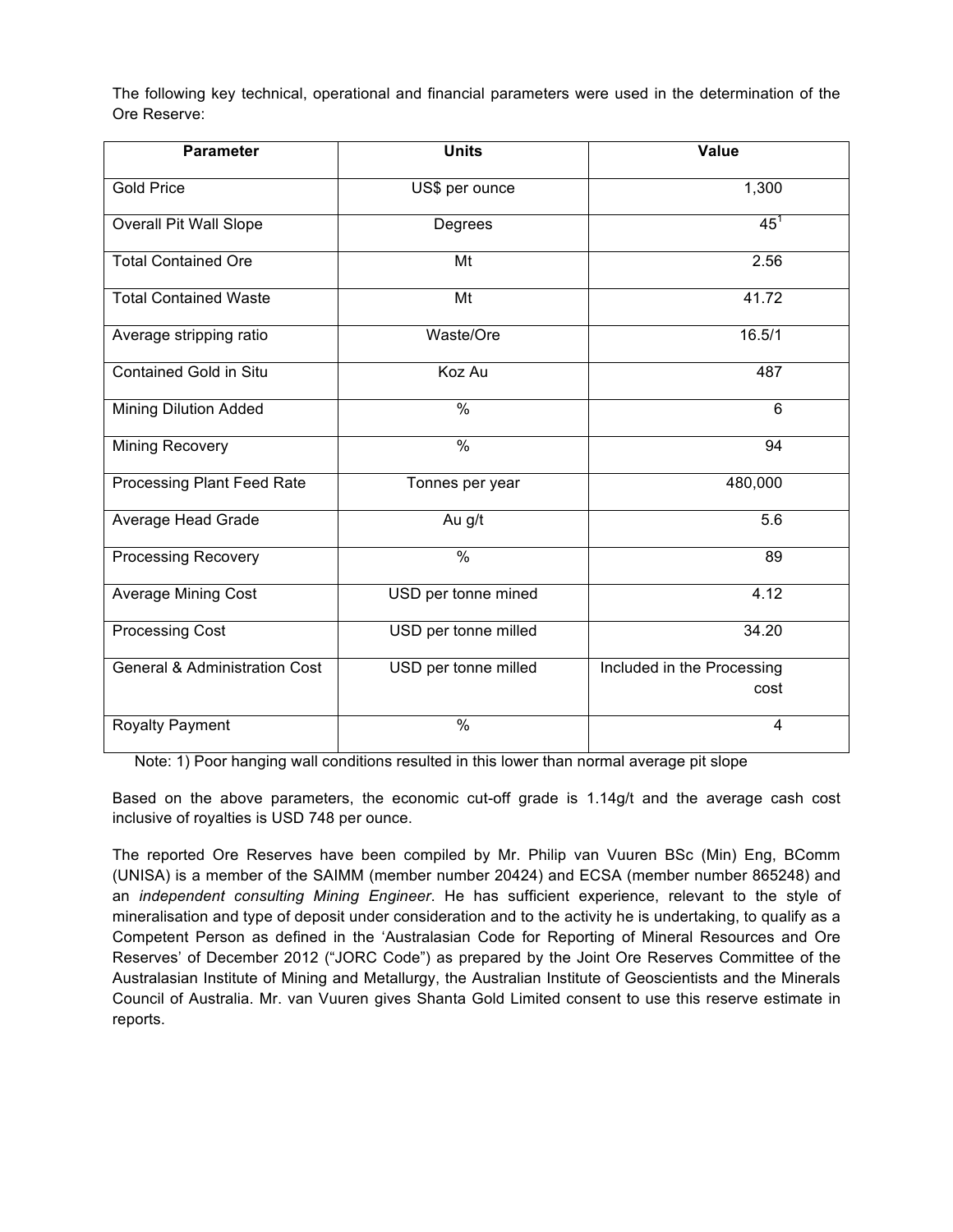## **Competent Persons Statement**

David Briggs Pri.Sci.Nat NHD Economic Geology, Shanta Gold's Resource Manager, is a qualified person as defined in the Guidance Note for Mining, Oil and Gas Companies, June 2009, of the London Stock Exchange, and has reviewed and approved the technical information contained in this announcement.

Philip van Vuuren BSc (Min) Eng, BComm, Shanta Gold's Independent Consulting Mining Engineer, is a qualified person as defined in the Guidance Note for Mining, Oil and Gas Companies, June 2009, of the London Stock Exchange, and has reviewed and approved the technical information contained in this announcement.

# **Enquiries:**

**Shanta Gold Limited Tel**: +255 (0) 22 2601 829 Mike Houston, CEO Patrick Maseva-Shayawabaya, CFO

## **Nominated Adviser and Broker**

Liberum Capital Limited Tel:  $+44$  (0)20 3100 2000 Richard Crawley/Tom Fyson / Ryan De Franck

## **Financial Public Relations**

FTI Consulting Tel: +44 (0)20 7269 7100 Oliver Winters / Sara Powell

## *About Shanta Gold Limited*

Shanta Gold is an East African focused gold producing company. It currently has defined ore resources on the New Luika and Singida projects in Tanzania and holds exploration licences over a number of additional properties. The Company's flagship New Luika Gold Mine commenced production in 2012 and produced 64,000 ounces in 2013. The Company is admitted to trading on AIM and has approximately 462 million shares in issue. For further information visit the Company's website: www.shantagold.com.

## **Glossary of Terms**

g/t Grams per metric tonne. The unit of measurement of metal content or grade, equivalent to parts per million.

- Mineral Resource A 'Mineral Resource' is a concentration or occurrence of solid material of economic interest in or on the Earth's crust in such form, grade (or quality), and quantity that there are reasonable prospects for eventual economic extraction. The location, quantity, grade (or quality), continuity and other geological characteristics of a Mineral Resource are known, estimated or interpreted from specific geological evidence and knowledge, including sampling. Mineral Resources are sub-divided, in order of increasing geological confidence, into Inferred, Indicated and Measured categories.
- Indicated Mineral Resource An 'Indicated Mineral Resource' is that part of a Mineral Resource for which quantity, grade (or quality), densities, shape and physical characteristics are estimated with sufficient confidence to allow the application of Modifying Factors in sufficient detail to support mine planning and evaluation of the economic viability of the deposit.

Geological evidence is derived from adequately detailed and reliable exploration,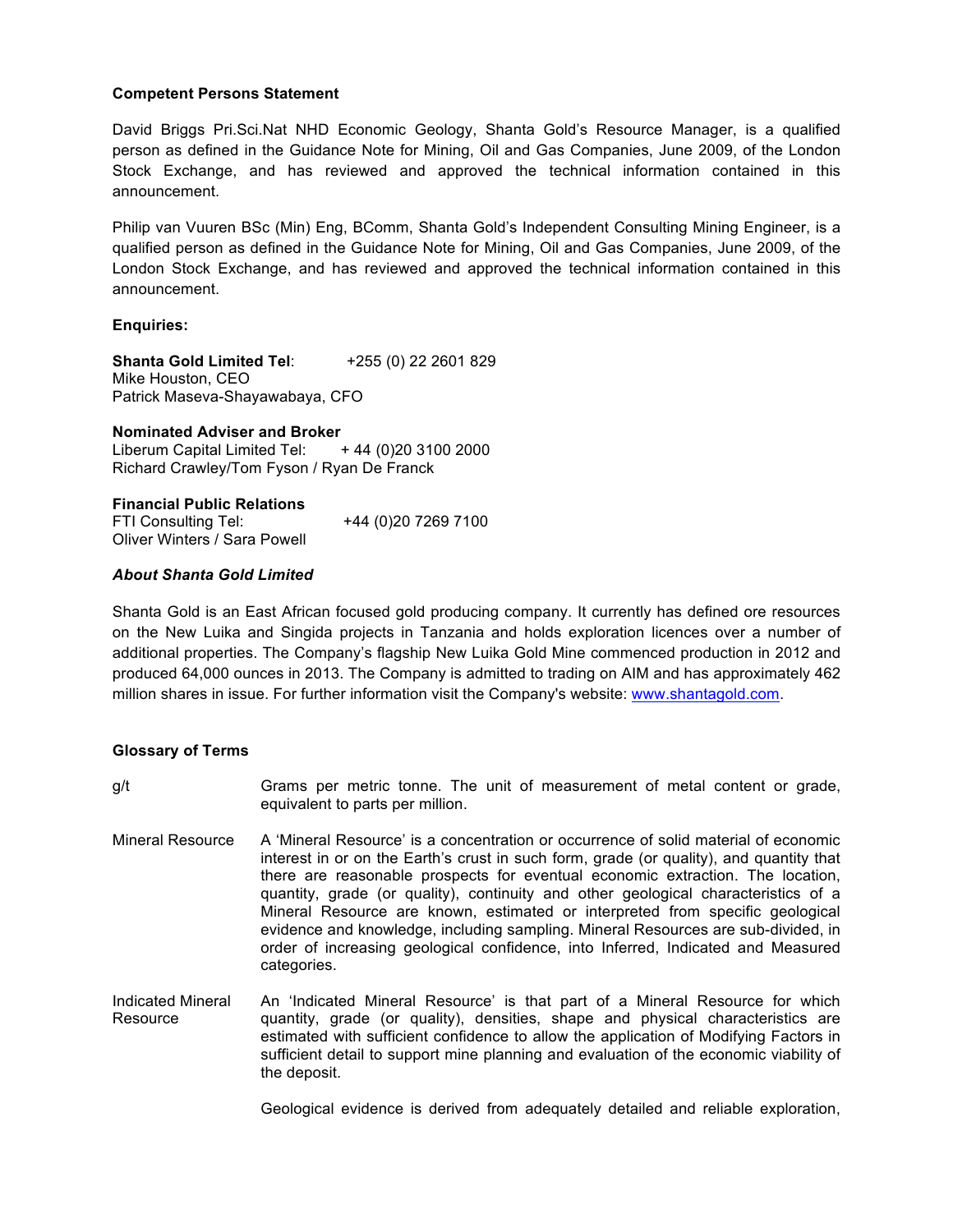sampling and testing gathered through appropriate techniques from locations such as outcrops, trenches, pits, workings and drill holes, and is sufficient to assume geological and grade (or quality) continuity between points of observation where data and samples are gathered.

An Indicated Mineral Resource has a lower level of confidence than that applying to a Measured Mineral Resource and may only be converted to a Probable Ore Reserve.

- Inferred Mineral **Resource** An 'Inferred Mineral Resource' is that part of a Mineral Resource for which quantity and grade (or quality) are estimated on the basis of limited geological evidence and sampling. Geological evidence is sufficient to imply but not verify geological and grade (or quality) continuity. It is based on exploration, sampling and testing information gathered through appropriate techniques from locations such as outcrops, trenches, pits, workings and drill holes. An Inferred Mineral Resource has a lower level of confidence than that applying to an Indicated Mineral Resource and must not be converted to an Ore Reserve. It is reasonably expected that the majority of Inferred Mineral Resources could be upgraded to Indicated Mineral Resources with continued exploration.
- In-Situ In its natural position or place.
- JORC Code The *Australasian Code for Reporting of Exploration Results, Mineral Resources and Ore Reserves* (the 'JORC Code' or 'the Code') sets out minimum standards, recommendations and guidelines for Public Reporting in Australasia of Exploration Results, Mineral Resources and Ore Reserves. The Joint Ore Reserves Committee ('JORC') was established in 1971 and published several reports containing recommendations on the classification and Public Reporting of Ore Reserves prior to the release of the first edition of the JORC Code in 1989.

Revised and updated editions of the Code were issued in 1992, 1996, 1999, and 2004. The 2012 edition supersedes all previous editions.

- Koz One thousand Troy ounces. All references to ounces are Troy ounces with the conversion factor being 31.1034768 metric grams per Troy ounce
- Mt One million metric tonnes
- Ore Reserve An 'Ore Reserve' is the economically mineable part of a Measured and/or Indicated Mineral Resource. It includes diluting materials and allowances for losses, which may occur when the material is mined or extracted and is defined by studies at Pre-Feasibility or Feasibility level as appropriate that include application of Modifying Factors. Such studies demonstrate that, at the time of reporting, extraction could reasonably be justified.
- Probable Ore Reserve A 'Probable Ore Reserve' is the economically mineable part of an Indicated, and in some circumstances, a Measured Mineral Resource. The confidence in the Modifying Factors applying to a Probable Ore Reserve is lower than that applying to a Proved Ore Reserve.

Recoverable **Ounces** That portion of the metal contained within the ore that can be recovered through metallurgical processing

ROM Mined ore that can be processed by the recovery plant